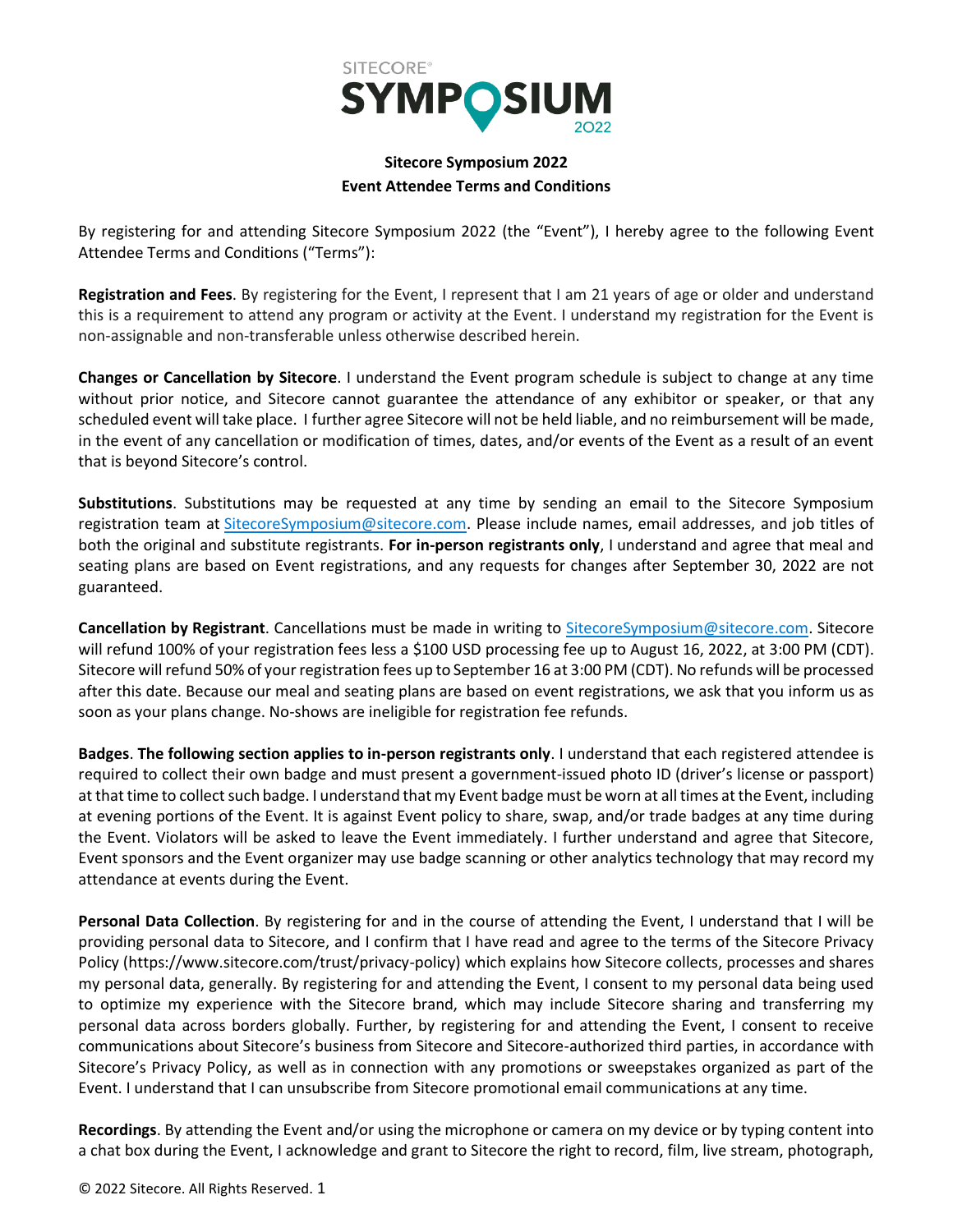or capture my image, likeness, voice, identifying characteristics or content (collectively, "Images") provided by me at the Event in any media now available or hereafter developed ("Media") and to distribute, broadcast, use, or otherwise globally to disseminate, in perpetuity, such Media ("Recordings") without any further approval from or any payment to me. This grant to Sitecore includes, but is not limited to, the right to edit such Images or Recordings, the right to use the Images or Recordings alone or together with other information, and the right to allow others to use or disseminate the Images and/or Recordings. I further understand that Sitecore exclusively owns all right, title and interest (including intellectual property rights) in and to the Recordings and Images, all modifications and derivatives of Recordings and Images, and all proceeds derived therefrom. I hereby irrevocably waive any right I may have to inspect or approve the use of any Recording or Images or any reproductions thereof, and I agree that Sitecore has no obligation to use any Images. I understand and agree that the Images may appear in Recordings or Media made available to the public and that, once made available to the public, Sitecore has no control over, and is not responsible for, any use or misuse (including any distribution) by any third party of Recordings or the Images. In connection with the use of the Images or Recordings, I hereby irrevocably waive and release any and all claims with respect to intellectual property, rights of publicity, rights of privacy, and any other claims or damages with respect to such use. I further understand and agree that Sitecore, Event sponsors and the Event organizer may use analytics technology that may record my attendance at events during the Event. **Notwithstanding the above, attendees may not record or publish sessions of the Event**.

**Conduct**. Sitecore encourages all attendees to assist in creating a welcoming and respectful environment at the Event. Sitecore will not tolerate harassing, unethical or disrespectful behavior, messages, images, or interactions by any event participant, in any form, at any aspect of the program including business and social activities, at the Event. **Sitecore reserves the right to deny participation, without refund, to anyone who either violates these Terms or engages in or is alleged to have engaged in unethical or non-compliant business practices, including for past or present failure to meet Sitecore's standard of business conduct or engaging in violent, illegal, threatening or discriminatory conduct.**

**Assumption of Risk**. I understand that my attendance at or participation in the Event or any related activities is completely voluntary. Sitecore does not guarantee admittance to all or any part of the Event (including any session, breakout, keynote or other activity). Unless specified otherwise by Sitecore, all Event sessions, breakouts, keynotes or other activities, if applicable, are seated on a first-come, first-served basis. I agree to release and hold harmless Sitecore USA, Inc., together with its affiliates ("Sitecore"), and Sitecore's employees, vendors, agents, representatives and contractors (collectively, "Representatives") from any and all alleged and/or actual liability, claims, lawsuits, damages, or losses of any kind which arise out of or result from my attendance and participation in the Event or breach of these Terms. TO THE MAXIMUM EXTENT PERMITTED UNDER APPLICABLE LAW, I ACCEPT AND ASSUME ALL RISKS OF ANY AND ALL PERSONAL INJURY OR DAMAGE TO MY PERSONAL PROPERTY THAT I MAY FACE WHILE ATTENDING THE EVENT, AND HEREBY WAIVE ANY CLAIMS I MAY HAVE AGAINST SITECORE, ITS AFFILIATES, EVENT ORGANIZERS, EVENT SPONSORS OR EVENT VENDORS RELATING TO SUCH RISKS.

**Limitation of Liability**. THE MAXIMUM AGGREGATE LIABILITY OF SITECORE FOR ALL CLAIMS, DAMAGES, LOSSES AND CAUSES OF ACTION IN CONNECTION WITH THESE TERMS OR THE EVENT, WHETHER IN CONTRACT, TORT (INCLUDING NEGLIGENCE) OR OTHERWISE, WILL BE ONE HUNDRED DOLLARS (USD \$100). IN NO EVENT WILL SITECORE BE LIABLE FOR ANY SPECIAL, PUNITIVE, INDIRECT, INCIDENTAL OR CONSEQUENTIAL DAMAGES IN CONNECTION WITH THESE TERMS OR THE EVENT.

**Disclaimer of Warranties**. I understand that Sitecore may make or present forward-looking statements regarding its future offerings, services, events or future financial performance at the Event. Words such as "expects," "goals," "plans," "believes," "continues," "may," and variations of such words and similar expressions identify forwardlooking statements. In addition, any information regarding pre-release Sitecore offerings, services, future product updates or other planned product modifications is subject to ongoing evaluation by Sitecore and therefore subject to change. Such forward looking information is provided without warranty of any kind, and Sitecore expressly disclaims any express or implied warranties thereto. Customers who purchase Sitecore offerings should make their purchase decision basedsolely upon features that are currently available.